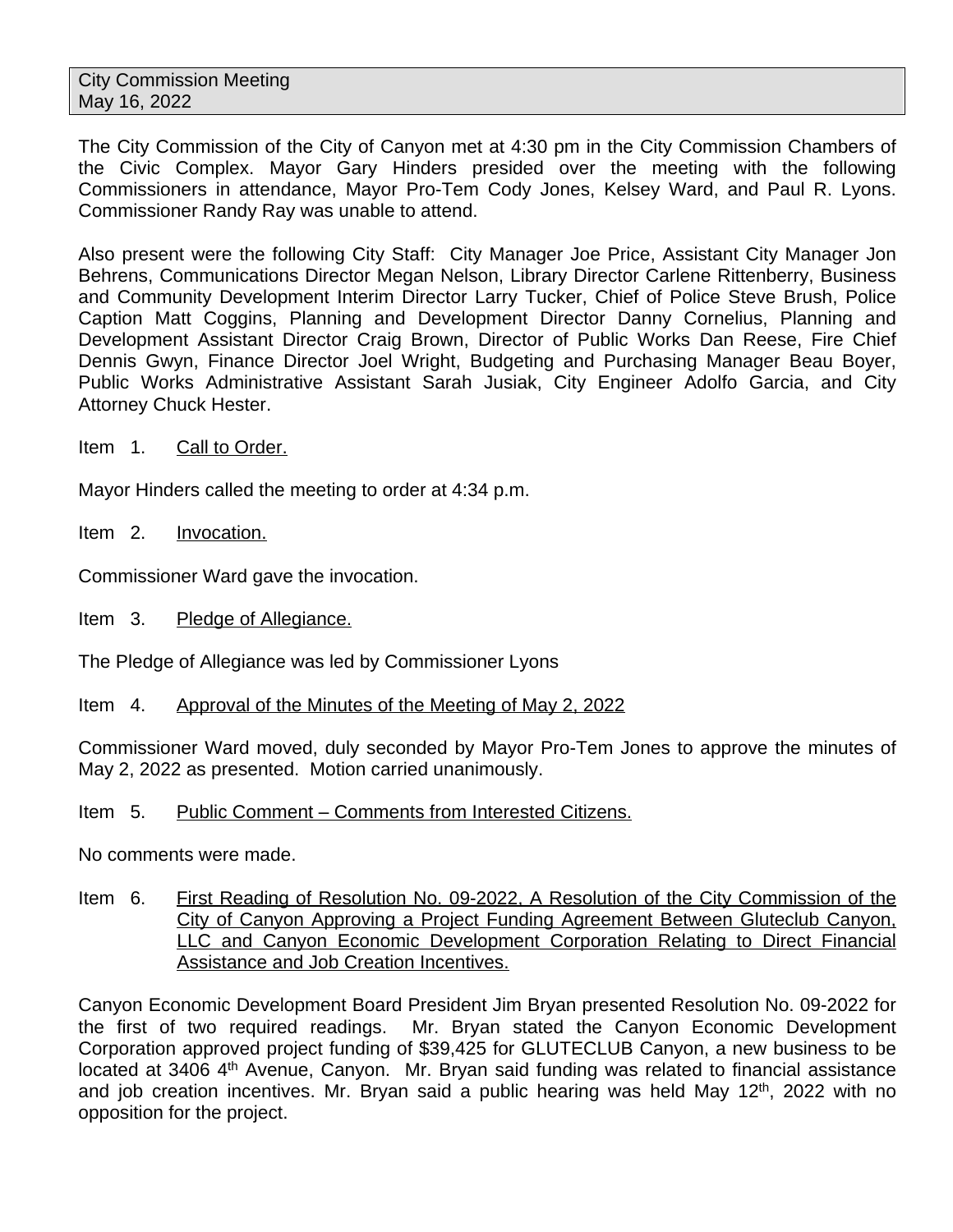City Commission Meeting May 16, 2022 Page 2 of 5

No action required, first reading only.

## RESOLUTION NO. 09-2022

A RESOLUTION OF THE CITY COMMISSION OF THE CITY OF CANYON APPROVING PROJECT FUNDING AGREEMENT BETWEEN GLUTECLUB CANYON, LLC AND CANYON ECONOMIC DEVELOPMENT CORPORATION RELATING TO DIRECT FINANCIAL ASSISTANCE AND JOB CREATION INCENTIVES.

Item 7. First Reading of Resolution No. 10-2022, A Resolution of the City Commission of the City of Canyon Approving a Project Funding Agreement Between Canyon Main Street and Canyon Economic Development Corporation Relating to Direct Financial Assistance to Canyon Main Street for Marketing the 20<sup>th</sup> Year as a Texas Main Street City.

Canyon Economic Development Board President Jim Bryan presented Resolution No. 10-2022 for the first of two required readings. Mr. Bryan gave a brief history of the creation of the Main Street/Canyon Economic Development departments stating 2022 is the 20<sup>th</sup> year for Canyon Main Street. Mr. Bryan stated funding of \$17,500 would be used for a marketing campaign for this anniversary. Mr. Bryan said a public hearing was held May 12<sup>th</sup>, 2022 with no opposition for the project.

No action required, first reading only.

### RESOLUTION NO. 10-2022

A RESOLUTION OF THE CITY COMMISSION OF THE CITY OF CANYON APPROVING A PROJECT FUNDING AGREEMENT BETWEEN CANYON MAIN STREET AND CANYON ECONOMIC DEVELOPMENT CORPORATION RELATING TO DIRECT FINANCIAL ASSISTANCE TO CANYON MAIN STREET FOR MARKETING THE 20TH YEAR AS A TEXAS MAIN STREET.

Item 8. Conduct a Public Hearing and Consider and Take Appropriate Action on Ordinance No. 1156, An Ordinance of the City Commission of the City of Canyon, Texas, Rezoning Canyon Lofts Unit No. 1, An Addition to the City of Canyon, Randall County, Texas, Providing That the Zoning Classification be Posted Upon the Zoning District Maps of the City of Canyon, Providing That All Ordinances or Parts of Ordinances in Conflict Herewith Are Expressly Repealed, and Providing for an Effective Date.

Planning and Development Director Danny Cornelius presented Ordinance No. 1156 for consideration. Mr. Cornelius said Canyon Midwest Housing Partners, LP submitted a change in zoning for the proposed Canyon Lofts Unit No. 1. to PD (Planned Development District). Mr. Cornelius said the proposed use is a 3-story, 72 unit apartment building and that the required site plan was included with the application. Mr. Cornelius said the developer will be required to adhere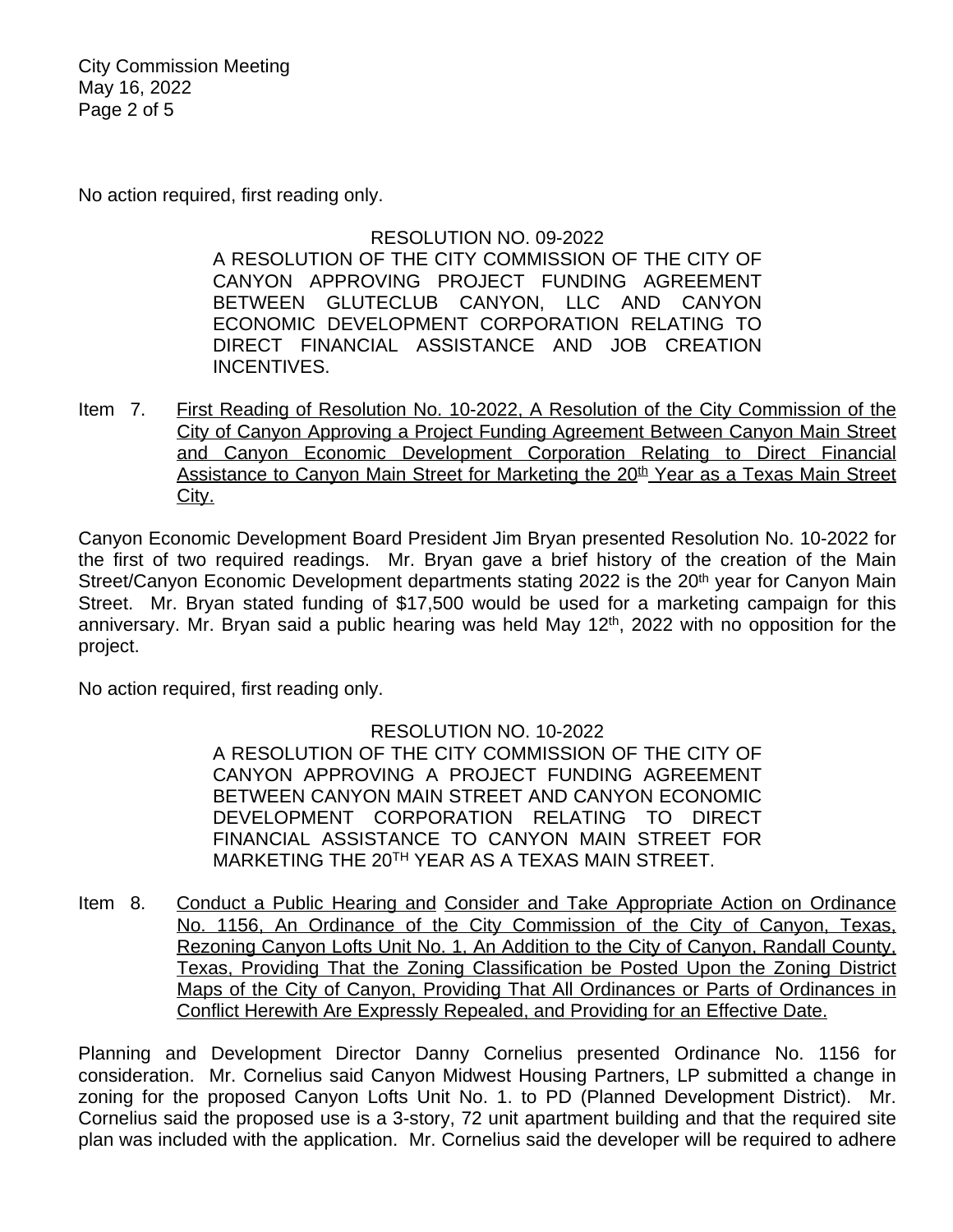City Commission Meeting May 16, 2022 Page 3 of 5

to the proposed use and site plan as approved by the Commission. Mr. Cornelius said the Planning and Zoning Commission unanimously recommended approval of the zoning to request as presented.

Mayor Hinders opened the public hearing at 4:52 pm. There being no comment, Mayor Hinders closed the public hearing.

After discussion, Commissioner Ward moved, duly seconded by Mayor Pro-Tem Jones to adopt Ordinance No. 1156 rezoning the proposed Canyon Lofts Unit No. 1 to Planned Development District. Motion carried unanimously.

#### ORDINANCE NO. 1156 Canyon Lofts Unit No. 1 Zoning AN ORDINANCE OF THE CITY COMMISSION OF THE CITY OF CANYON, TEXAS, REZONING CANYON LOFTS UNIT NO. 1, AN ADDITION TO THE CITY OF CANYON, RANDALL COUNTY, TEXAS, PROVIDING THAT THE ZONING CLASSIFICATION BE POSTED UPON THE ZONING DISTRICT MAPS OF THE CITY OF CANYON, PROVIDING THAT ALL ORDINANCES OR PARTS OF ORDINANCES IN CONFLICT HEREWITH ARE EXPRESSLY REPEALED, AND PROVIDING FOR AN EFFECTIVE DATE.

## Item 9. Consider and Take Appropriate Action Plat for Canyon Lofts.

Planning and Development Director Danny Cornelius presented a Plat for Canyon Lofts. Mr. Cornelius stated a Development Agreement for Canyon Lofts was approved by the City Commission January 10, 2021 and that the Public Works Department is reviewing the public infrastructure construction plans. Mr. Cornelius stated the approval of the plat is conditional on approval of the plans. Mr. Cornelius said the City Engineer will perform inspections of the public improvements and the developer will be required to provide a 5% development fee and a surety prior to construction of public infrastructure as noted in the Development Agreement. Mr. Cornelius said the Planning and Zoning Commission unanimously recommended approval of the plat.

After discussion Mayor Pro-Tem Jones moved, duly seconded by Commissioner Ward to approve the plat for Canyon Lofts Unit No. 1 upon approval of the public infrastructure construction plans.

# Item 10. Consider and Take Appropriate Action on Plat for Stone Creek Unit No. 1.

Planning and Development Director Danny Cornelius presented a Plat for Stone Creek Unit No. 1, a 43.48 acre development with 16 proposed lots. Mr. Cornelius said the development is not within the City Limits of Canyon, but Texas Local Government Code gives the city the authority to approve plats within 1 mile of the city limits (Extraterritorial Jurisdiction / ETJ) where this is located. Mr. Cornelius stated a Development Agreement for Stone Creek was approved by the City Commission October 18, 2021 and that the City Engineer will perform inspections of the public improvements and the developer will be required to provide a 5% development fee and surety prior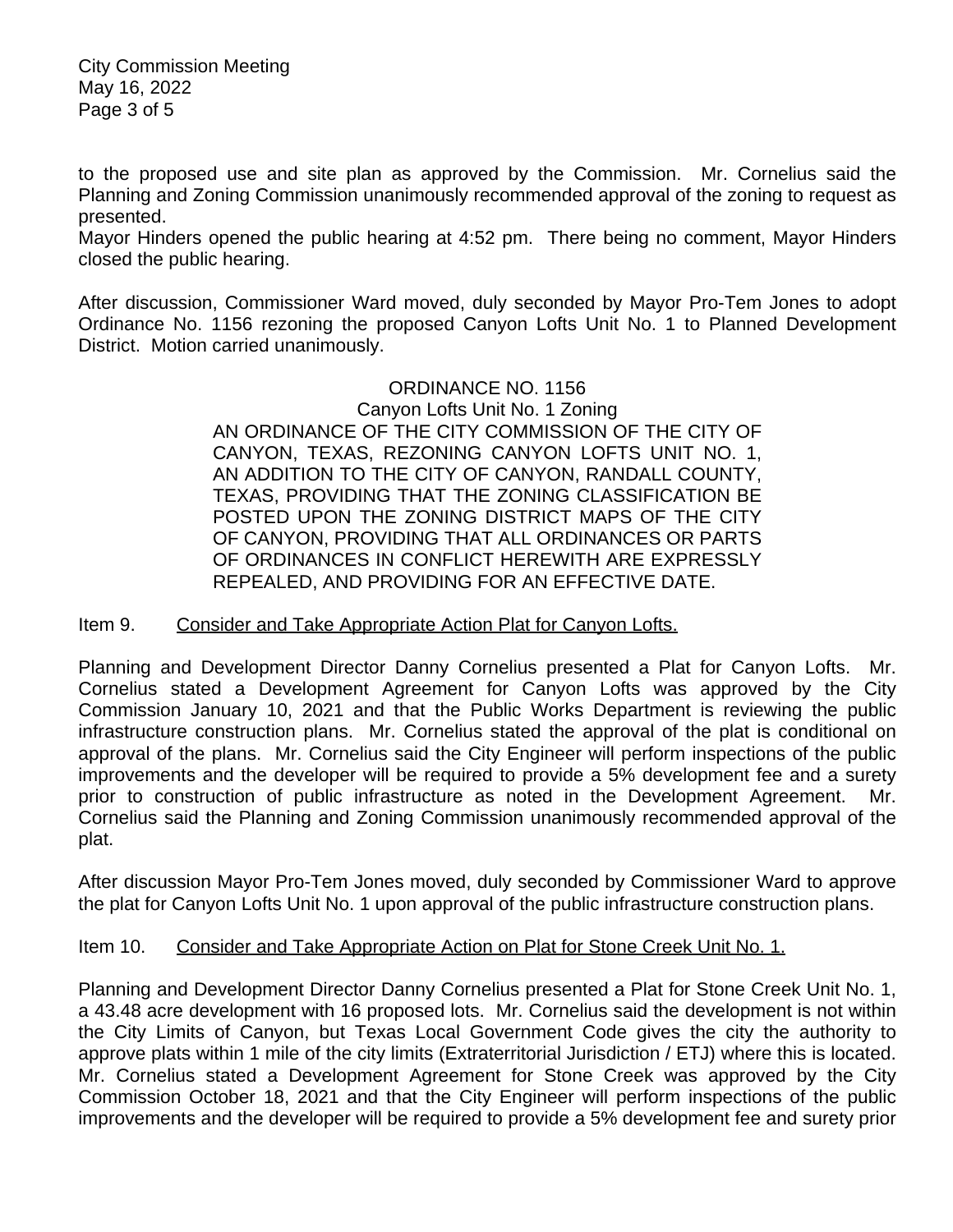to construction of public infrastructure as noted in the Development Agreement. Mr. Cornelius said the Planning and Zoning Commission unanimously recommended approval of the plat.

After discussion, Mayor Pro-Tem Jones moved, duly seconded by Commissioner Ward to approve the plat for Stone Creek Unit No. 1 as presented. Motion carried unanimously.

Item 11. Consider and Take Appropriate Action on Purchase of Water Tower Property from WTAMU.

City Manager Joe Price presented a Property Purchase Agreement of a tract of land where the East Canyon Water Tower is located. Mr. Price said City Staff has been working on an agreement with WTAMU for the purchase of the property since it was discovered the land is still owned by WTAMU. Mr. Price said the Texas A&M System created an agreement for the sale of the property to the City of Canyon and authorized an appraisal. Mr. Price said the appraised value of the property is \$40,000 and that price was agreed on by both WTAMU and the City of Canyon. Mr. Price said the City of Canyon would pay all closing costs and all funds would come from Utility Fund Reserves.

After discussion, Mayor Pro-Tem Jones moved, duly seconded by Commissioner Ward to approve the property purchase agreement between the City of Canyon and the A&M System for the property purchase amount of \$40,000 and for the City of Canyon to pay the closing costs associated with the purchase, and to authorize the City Manager to act on behalf of the City of Canyon concerning the purchase. Motion carried unanimously.

Item 12. Executive Session Pursuant to §551.071 Consultation with Attorney, §551.072 Deliberations about Real Property, §551.087 Deliberation Regarding Economic Development Negotiations, and §551.074 Personnel Matters (Municipal Court Judge).

Mayor Hinders indicted the City Commission would adjourn into Executive Session at 5:02 pm.

Item 13. Consider and Take Appropriate Action on Items Discussed in Executive Session.

Upon returning from Executive Session at 7:22 pm, no action was taken.

Item 14. Adjourn.

There being no further business, Mayor Pro-Tem Jones moved this meeting be adjourned at 7:22 pm.

> \_\_\_\_\_\_\_\_\_\_\_\_\_\_\_\_\_\_\_\_\_\_\_\_\_\_\_\_\_\_ Gary Hinders, Mayor